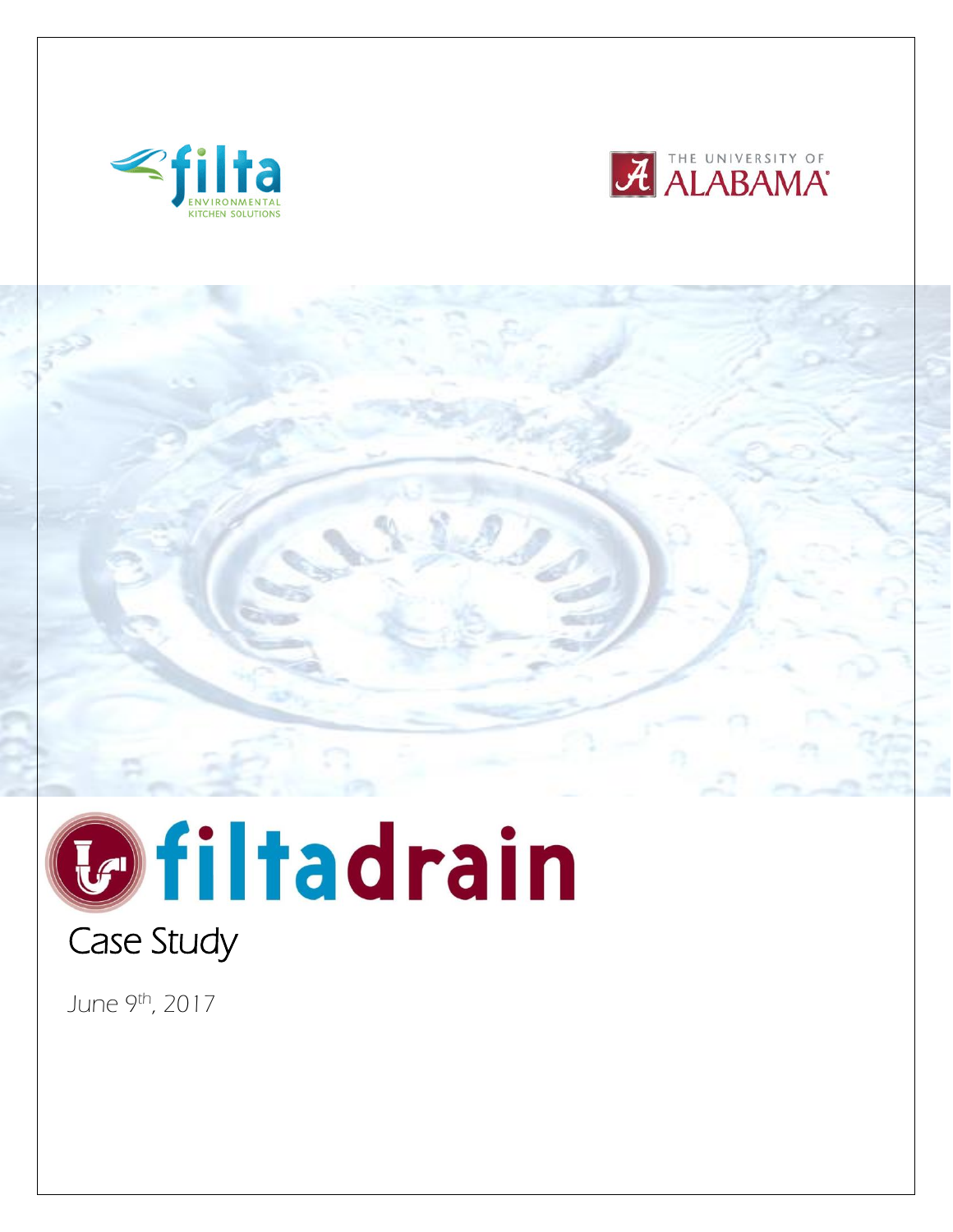### **Executive Summary:**

Commercial kitchens everywhere in the United States deal with similar issues. One of those primary issues is with drains. From clogs, smells and flies, drains make up one those most cumbersome and costly areas in kitchens today. Roughly \$30 Billion dollars are spent EACH year on drain clogs and with Federal regulations coming down strong from revisions to the Clean Water Act, the EPA is beginning to push local city and county municipalities to do a better job with controlling pollutants being dumped down drains.

To help resolve this problem, Filta Environmental Kitchen Solutions has partnered with a bioengineering company with over 20 years of extensive experience with bioremediation. The efforts of these engineered living bacteria have been documented in years of studies and have been proven to reduce drain clogs due to soluble deposits of fats, oils, greases, starches and sugars. The reduction of these soluble deposits has removed a major source of food and has been proven to reduce drain fly swarms. With the removal of FOGS and an added essential oil, smells emanating from drains has significantly been reduced as well.



### **Study:**

Many locations throughout the University have experienced drain clogging, smells and drain fly swarms. Taking Lakeside dining as a sample testing center, the Filta and Bama Dining team conducted a 21 day from May 18, 2017 thru June 8, 2017 21 to testing the effects of our FiltaDrain product. The results were outstanding!

Day 1: Six (6) drains were chosen for their high saturation of drain flies. After a quick inspection to verify non-soluble items were not present and a brief wipe out of the drain surface was performed an application of FiltaDrain was introduced to the drain.

Day 7: All drains were inspected and the team found that drain fly infestation dropped by 95%. Smells from the drains were no longer present. Another application of FiltaDrain was applied to the six drains.

Day 14: All drains were inspected for non-soluable items, smells and flies. Although some food particles were found in the drain traps, the team found that NO drain flies were found in the premises of the drains being serviced and concluded a 100% drop in drain fly infestation. Smells from the drains were still no longer present. Another application of FiltaDrain was applied to the six drains.

Day 21: This was the final day of observation and application. Again, inspections were made for nonsoluble items in the drain. Food particles were found in the drain traps and removed. Again, NO drain flies were found in, near around around the areas where six drain trial was being conducted. Smells from the drain were no longer present. A final application of FiltaDrain was applied to the six drains.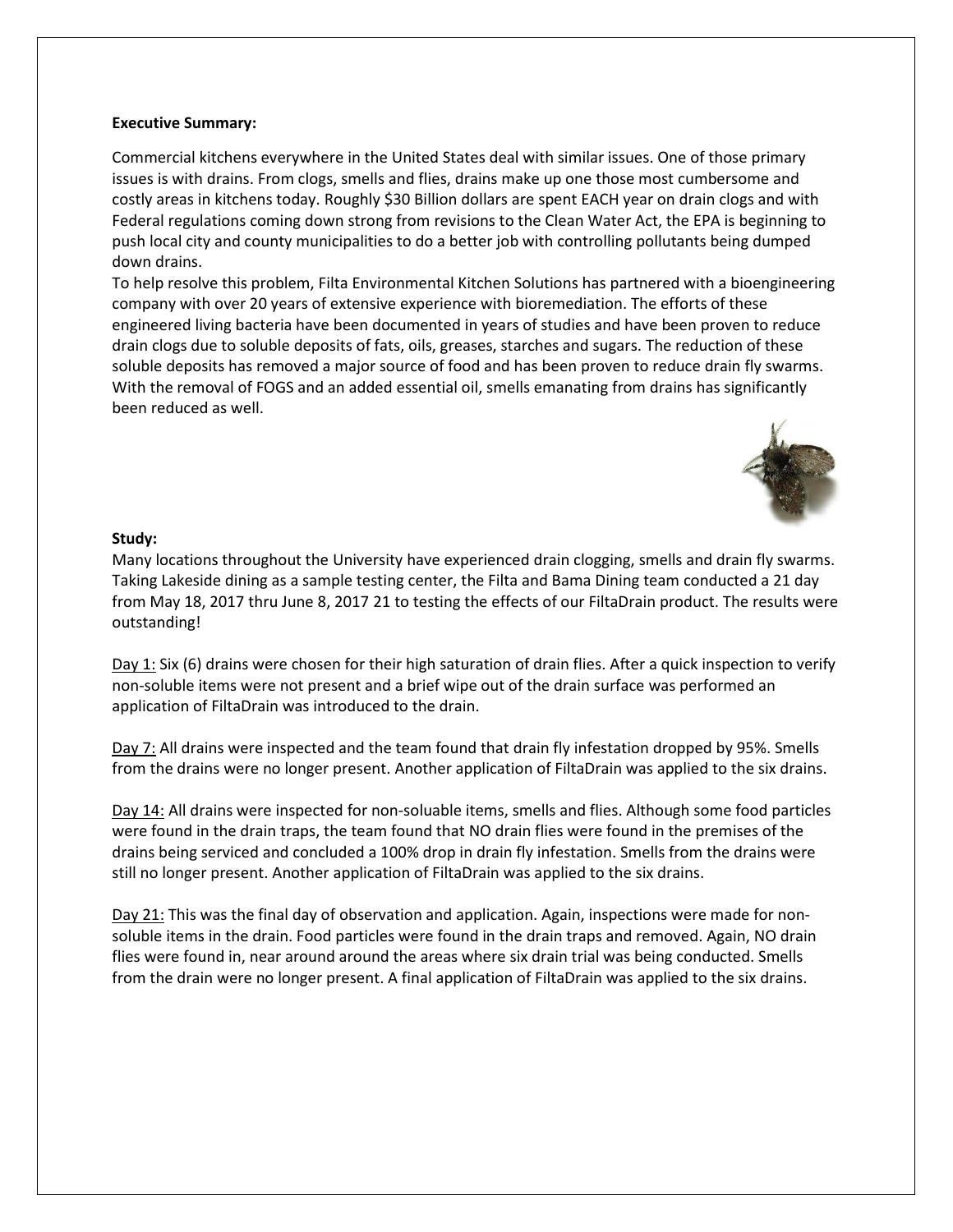### **Conclusion:**

The FiltaDrain service was effective in removing the following issues from the six drains being trial serviced at Lakeside dining:

1. Within two (2) weeks the presence of drain flies were completely eradicated.

2. Within one (1) week the presence of odors found in the drains had been completely removed. With continued partnership with Bama Dining management to provide education and a continual regimented weekly service, would assist in greatly reducing any future drain fly and odor issues as well as assist in breaking down future drain clogs.

**BEFORE AFTER**

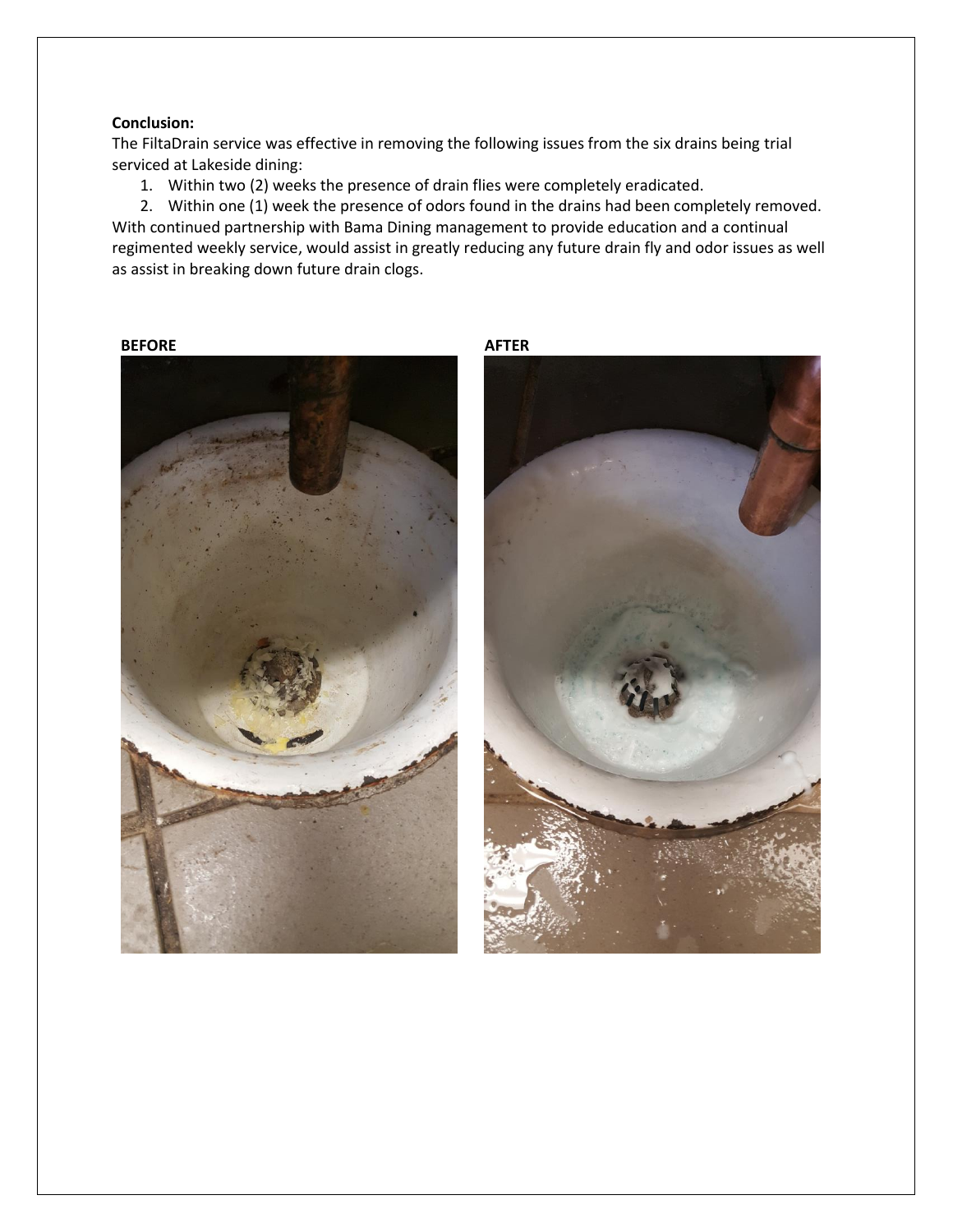### **FOOD DEBRIS FOOD DEBRIS**





#### **Filta Drain Foam FAQs**

#### **What is FiltaDrain?**

It is a complete drain maintenance service delivered through to the drains through a pump sprayer. It is designed to naturally remove fats, oils and grease; as well as sugars, starches, and other organic material that can cause blockages, slow running drains, and foul odors. Key Benefits:

- Contains NO chemicals, emulsifiers, solvents, soaps or dangerous fumes
- 100% pure, live vegetative bacteria
- Biodegradable, non-pathogenic and non-toxic
- The live active bacteria consume both FOG (Fats, Oils, Grease), sugars and starches
- Freshens drains with an added odor eliminator
- Reduces service calls
- Helps control drain fly infestations and sugar snakes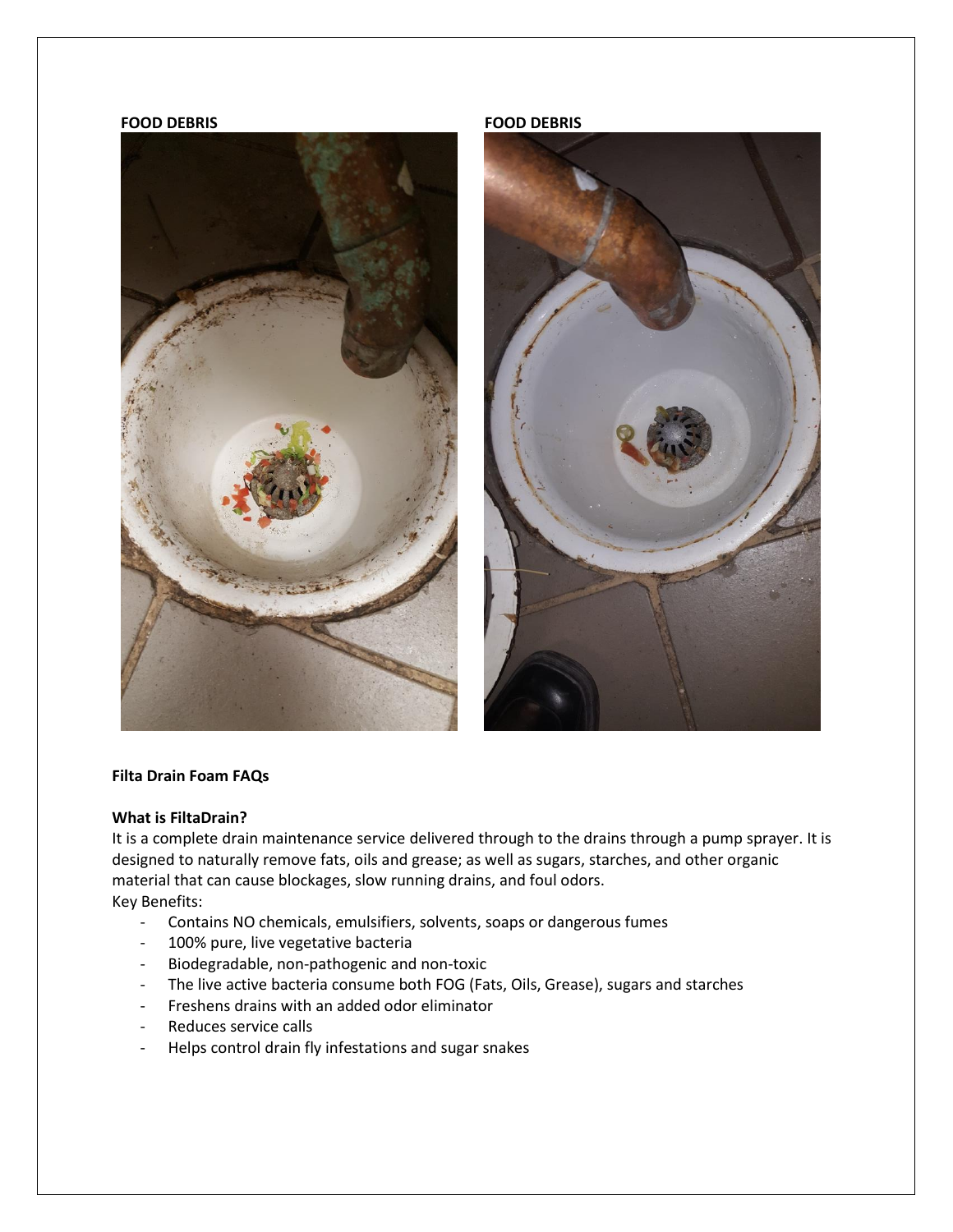### **Is FiltaDrain a green product?**

Yes. FiltaDrain consists of 100% pure, live vegetative bacteria, which is biodegradable, non-pathogenic, and non-toxic. It has been given the prestigious Safer Choice Award by the EPA.

### **What are Bacteria?**

Bacteria is found in the air, water, soil, animals, people, food…literally everywhere. It is the simplest and most numerous form of life on the planet. Its size is typically microscopic at one ten thousandth of an inch. This "bioremediation" plays a major role in recycling chemical elements and compounds in nature and is the natural process in which the environment solves problems. Example: New Horizon Gulf of Mexico spill where 65% of the oil spill clean up was completed with live bacteria.

### **How quickly does FiltaDrain begin working?**

FiltaDrain begins working IMMEDIATELY! In addition, because it's a bacteria it has the capability to reproduce itself and does every 20 minutes! One spray can create literally hundreds of billions of bacteria cells.

## **What drain problems will FiltaDrain help resolve?**

It's a 75% of commercial drain line problems are caused by the buildup of (FOGs) Fats, Oils and Greases from pot washing sinks, dishwashing machines, spills and even cooking vapor. These materials in the drains, can then cause drain flies to breed in them. The bacterium in FiltaDrain eats the Fats, Oils and Greases, taking away the breeding ground for the drain flies.

### **Is FiltaDrain an enzyme?**

No. FiltaDrain is NOT an enzyme or spore bacteria. These items take approximately 24 to 48 hours to begin working and the conditions must be perfect.

FiltaDrain is a group of 16 strains of 100% living bacteria, similar to what you would find in the digestive part of your gut and begins working in the drains immediately. Once these living bacteria have finished eating, the bioproduct is Co2 and water.

## **Where can FiltaDrain be used?**

### **Summary:**

A FiltaDrain study was conducted for a course of 21 days from May 18, 2017 thru June 8, 2017. can be used on ALL commercial drains: Kitchen, Bar & Restroom.

## **Do extreme temperatures or harsh chemicals affect FiltaDrain, once it is in the drains?**

FiltaDrain contains a very hardy bacteria, and only boiling water, (which you never find in a drain), or excessive amounts of bleach (other than just normal floor mopping) are the only 2 things that will kill some of the bacteria. It is not a major problem, because you are reintroducing new bacteria every time that you spray their drains.

## **Why is there a foaming agent in it?**

It was designed to foam, so that it would stick to the top of the drain, in order to start eating where the drain flies lay their larvae. The bacterium then makes it way down the pipe, through the p-trap into the main.

## **After introducing the product into a drain, is there a wait time before water can go into the drain?**

No, there isn't a wait time. The bacterium colonizes to the food source, whether that is at the top of the drain, or at the bottom. They will colonize away from the drain flow, upstream of the water.